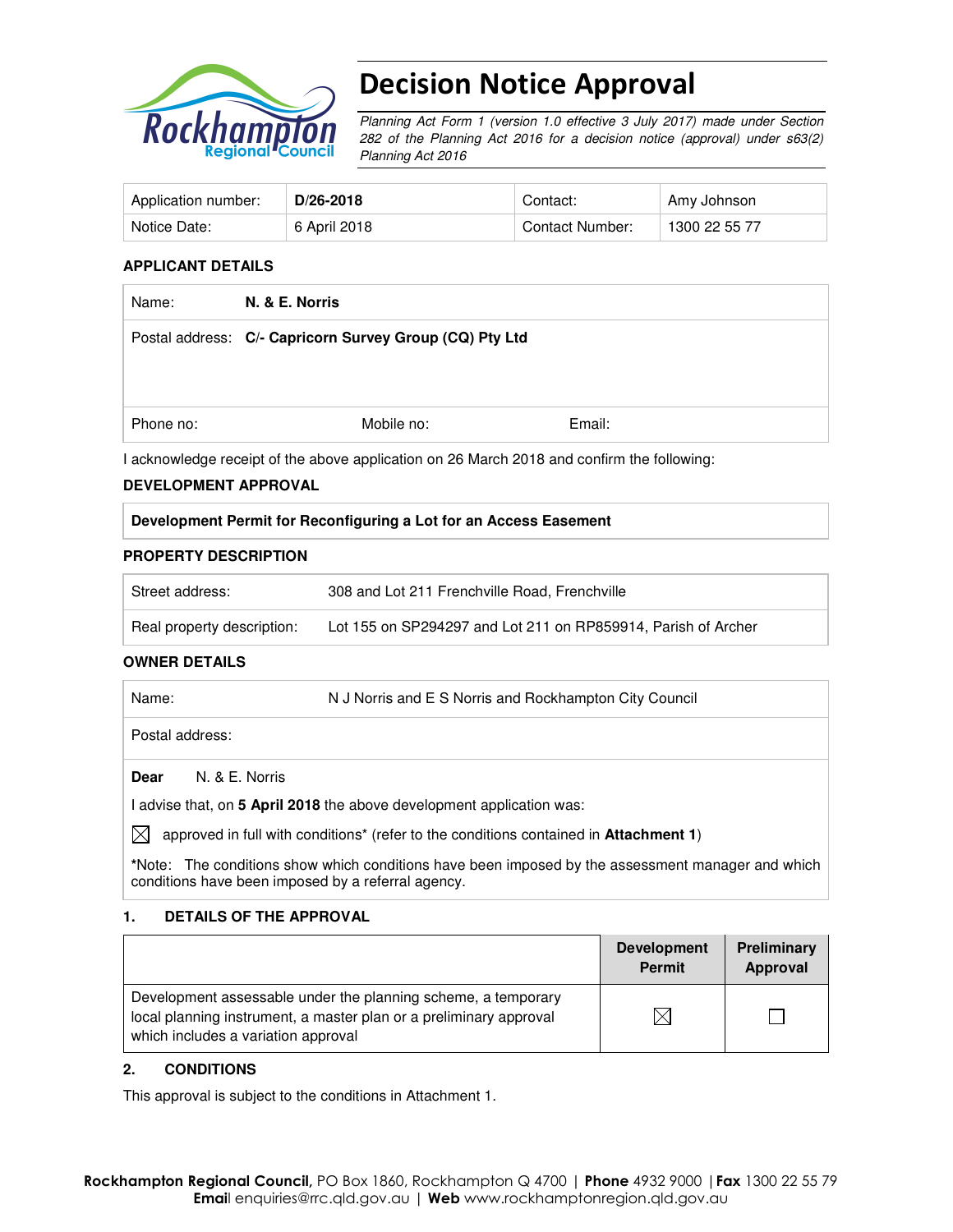## **3. FURTHER DEVELOPMENT PERMITS REQUIRED**

Please be advised that the following development permits are required to be obtained before the development can be carried out:

| Type of development permit required | Subject of the required development permit |
|-------------------------------------|--------------------------------------------|
| <b>Operational Works</b>            | Access Works                               |

## **4. REFERRAL AGENCIES** NIL

#### **5. THE APPROVED PLANS**

**The approved development must be completed and maintained generally in accordance with the approved drawings and documents:** 

| Drawing/report title | Prepared by                      | Date            | Reference number |
|----------------------|----------------------------------|-----------------|------------------|
| Plan of Lots 210-212 | <b>Charles Rodney Schlencker</b> | 30 June 1993    | 859914           |
| Plan of Lot 155      | Capricorn Survey Group           | 8 February 2017 | SP294297         |

#### **6. CURRENCY PERIOD FOR THE APPROVAL (S.85)**

The standard currency periods stated in section 85 of Planning Act 2016 apply to each aspect of development in this approval, if not stated in the conditions of approval attached.

#### **7. STATEMENT OF REASONS**

| Description of the<br>development      | The proposed development is for Reconfiguring a Lot (Access Easement)                                                                                                                                                                                                                                                                                     |  |  |  |
|----------------------------------------|-----------------------------------------------------------------------------------------------------------------------------------------------------------------------------------------------------------------------------------------------------------------------------------------------------------------------------------------------------------|--|--|--|
| <b>Assessment</b><br><b>Benchmarks</b> | The proposed development was assessed against the following assessment<br>benchmarks:                                                                                                                                                                                                                                                                     |  |  |  |
|                                        | Low Density Residential Zone Code;                                                                                                                                                                                                                                                                                                                        |  |  |  |
|                                        | Reconfiguring a Lot Code;                                                                                                                                                                                                                                                                                                                                 |  |  |  |
|                                        | Access, Parking and Transport Code;                                                                                                                                                                                                                                                                                                                       |  |  |  |
|                                        | Filling and Excavation Code;<br>٠                                                                                                                                                                                                                                                                                                                         |  |  |  |
|                                        | Landscape Code;<br>٠                                                                                                                                                                                                                                                                                                                                      |  |  |  |
|                                        | Stormwater Management Code; and                                                                                                                                                                                                                                                                                                                           |  |  |  |
|                                        | Water and Sewer Code.                                                                                                                                                                                                                                                                                                                                     |  |  |  |
| <b>Reasons for Decision</b>            | Assessment of the development against the relevant zone purpose, planning<br>scheme codes and planning scheme policies demonstrates that the proposed<br>development will not cause significant adverse impacts on the surrounding<br>natural environment, built environment and infrastructure, community<br>facilities, or local character and amenity. |  |  |  |

#### **8. RIGHTS OF APPEAL**

The rights of an applicant to appeal to a tribunal or the Planning and Environment Court against a decision about a development application are set out in chapter 6, part 1 of the Planning Act 2016. For particular applications, there may also be a right to make an application for a declaration by a tribunal (see chapter 6, part 2 of the Planning Act 2016).

#### Appeal by an applicant

An applicant for a development application may appeal to the Planning and Environment Court against the following:

- the refusal of all or part of the development application
- a provision of the development approval
- the decision to give a preliminary approval when a development permit was applied for
- a deemed refusal of the development application.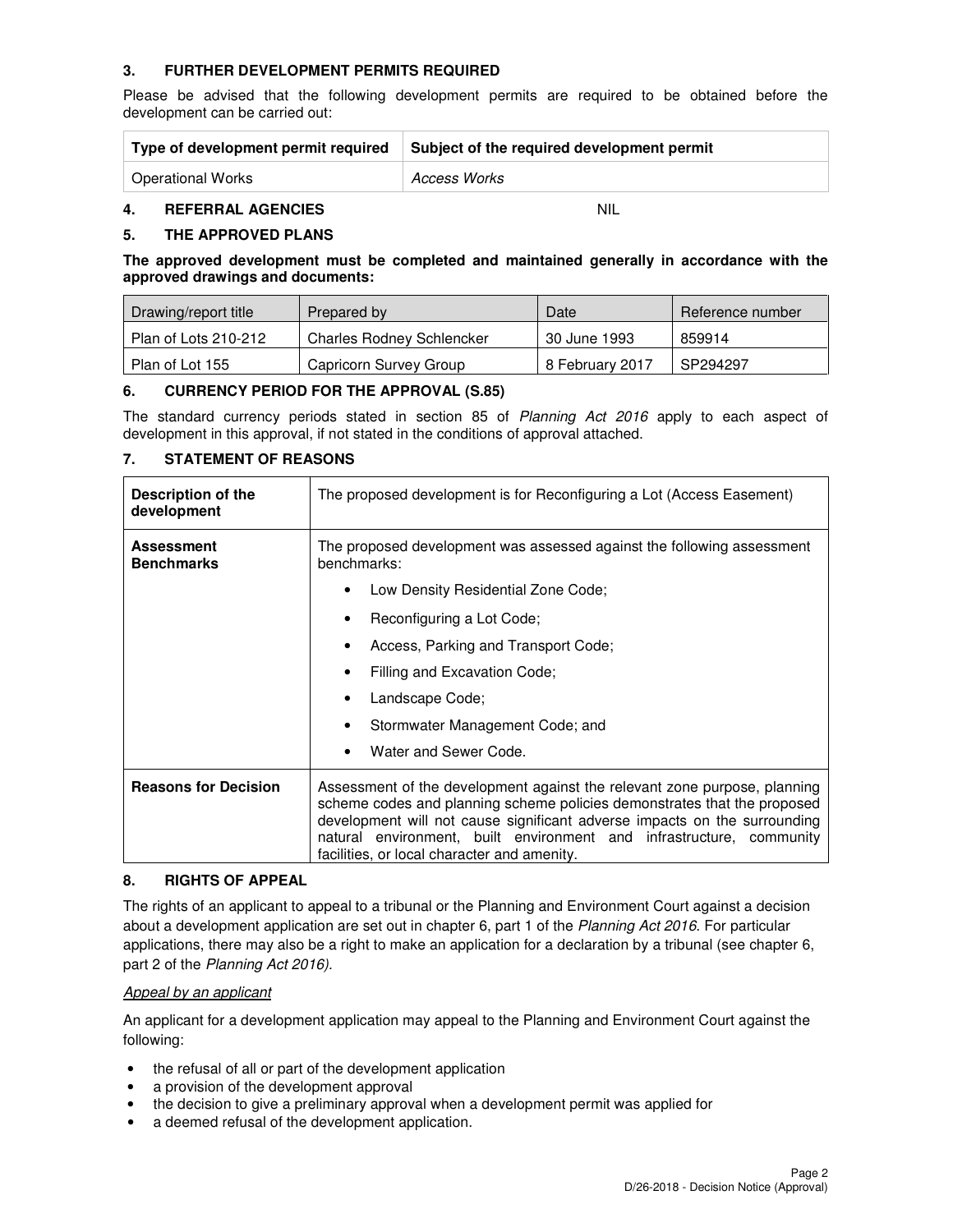An applicant may also have a right to appeal to the Development tribunal. For more information, see schedule 1 of the Planning Act 2016.

The timeframes for starting an appeal in the Planning and Environment Court are set out in section 229 of the Planning Act 2016.

**Attachment 2** is an extract from the Planning Act 2016 that sets down the applicant's appeal rights and the appeal rights of a submitter.

#### **9. WHEN THE DEVELOPMENT APPROVAL TAKES EFFECT**

This development approval takes effect:

From the time the decision notice is given  $-$  if there is no submitter and the applicant does not appeal the decision to the court.

Or

When the submitter's appeal period ends  $-$  if there is a submitter and the applicant does not appeal the decision to the court.

Or

- Subject to the decision of the court, when the appeal is finally decided – if an appeal is made to the court.

This approval will lapse unless substantially commenced within the above stated currency periods (refer to sections 85 of Planning Act 2016 for further details).

#### **10. ASSESSMENT MANAGER**

| Name: | Tarnya Fitzgibbon             | Signature: | Date: | 6 April 2018 |
|-------|-------------------------------|------------|-------|--------------|
|       | <b>COORDINATOR</b>            |            |       |              |
|       | <b>DEVELOPMENT ASSESSMENT</b> |            |       |              |

#### **Attachment 1 – Conditions of the approval**

**Part 1 – Conditions imposed by the assessment manager [Note: where a condition is imposed about** infrastructure under Chapter 4 of the Planning Act 2016, the relevant provision of the Act under which this condition was imposed must be specified.]

#### **Attachment 2—Extract on appeal rights**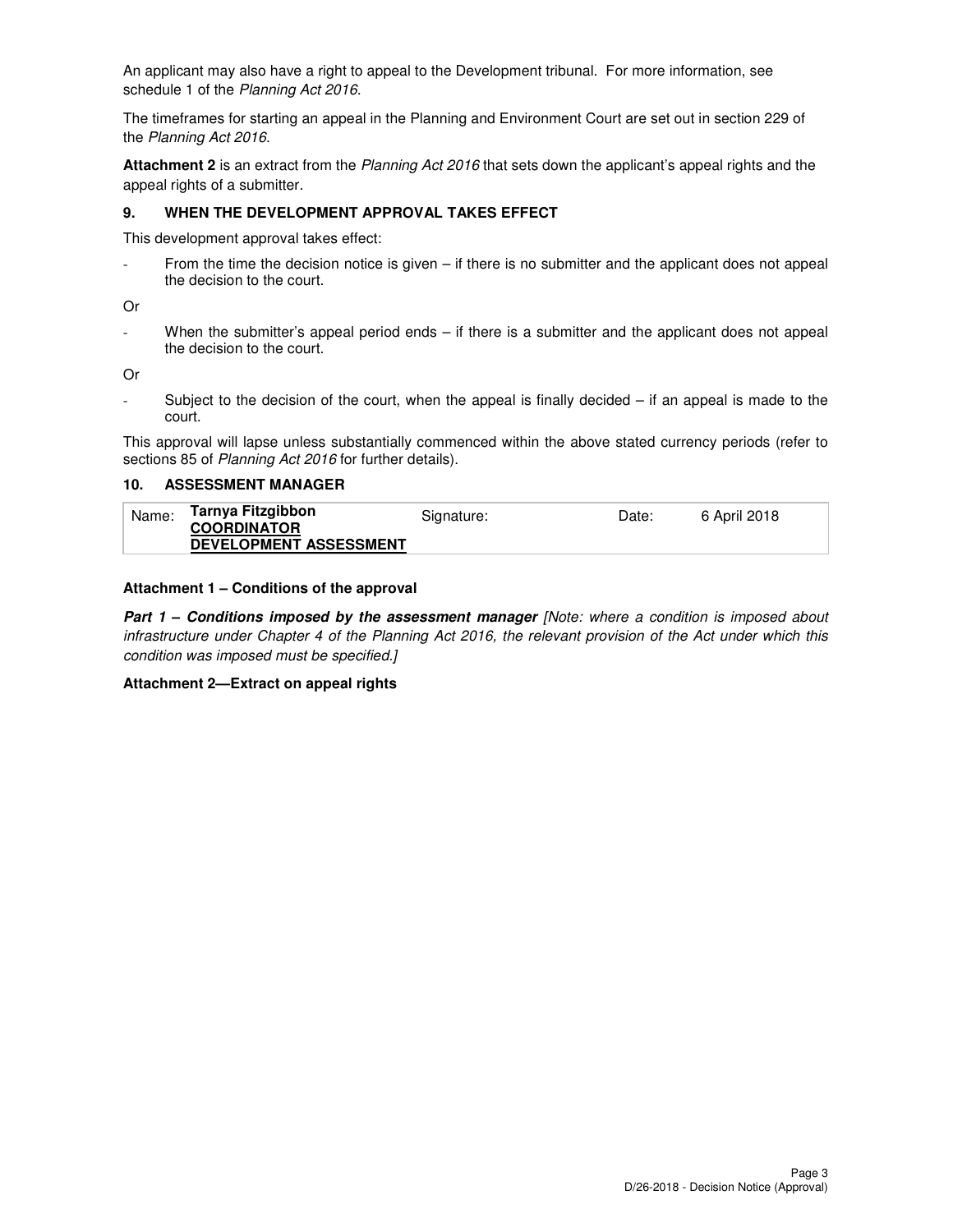

## **Attachment 1 – Part 1 Rockhampton Regional Council Conditions**

Planning Act 2016

## 1.0 ADMINISTRATION

- 1.1 The Developer and his employee, agent, contractor or invitee is responsible for ensuring compliance with the conditions of this development approval.
- 1.2 Where these Conditions refer to "Council" in relation to requiring Council to approve or to be satisfied as to any matter, or conferring on the Council a function, power or discretion, that role may be fulfilled in whole or in part by a delegate appointed for that purpose by the Council.
- 1.3 All conditions, works, or requirements of this development approval must be undertaken, completed, and be accompanied by a Compliance Certificate for any operational works required by this development approval:
	- 1.3.1 to Council's satisfaction;
	- 1.3.2 at no cost to Council; and
	- 1.3.3 prior to the issue of the Survey Plan Approval Certificate,

unless otherwise stated.

- 1.4 The following further Development Permits must be obtained prior to the commencement of any works associated with their purposes:
	- 1.4.1 Operational Works:
		- (i) Access Works.
- 1.5 All works must be designed, constructed and maintained in accordance with the relevant Council policies, guidelines and standards, unless otherwise stated.
- 1.6 All engineering drawings/specifications, design and construction works must be in accordance with the requirements of the relevant Australian Standards and must be approved, supervised and certified by a Registered Professional Engineer of Queensland.
- 1.7 The access to Lot 155 on SP294297 must be via an Easement over the whole of Lot 211 on RP859914. Easement documents must accompany the Survey Plan for endorsement by Council, prior to the issue of the Survey Plan Approval Certificate.

## 2.0 APPROVED PLANS AND DOCUMENTS

2.1 The approved development must be completed and maintained generally in accordance with the approved plans and documents, except where amended by any condition of this development approval:

| Drawing/report title | Prepared by                      | Date                       | Reference<br>number |
|----------------------|----------------------------------|----------------------------|---------------------|
| Plan of Lots 210-212 | <b>Charles Rodney Schlencker</b> | 30 June 1993               | 859914              |
| Plan of Lot 155      | Capricorn Survey Group           | 8 February 2017   SP294297 |                     |

- 2.2 Where there is any conflict between the conditions of this development approval and the details shown on the approved plans and documents, the conditions of this development approval must prevail.
- 2.3 Where conditions require the above plans or documents to be amended, the revised document(s) must be submitted for approval by Council prior to the submission of an application for a Development Permit for Operational Works.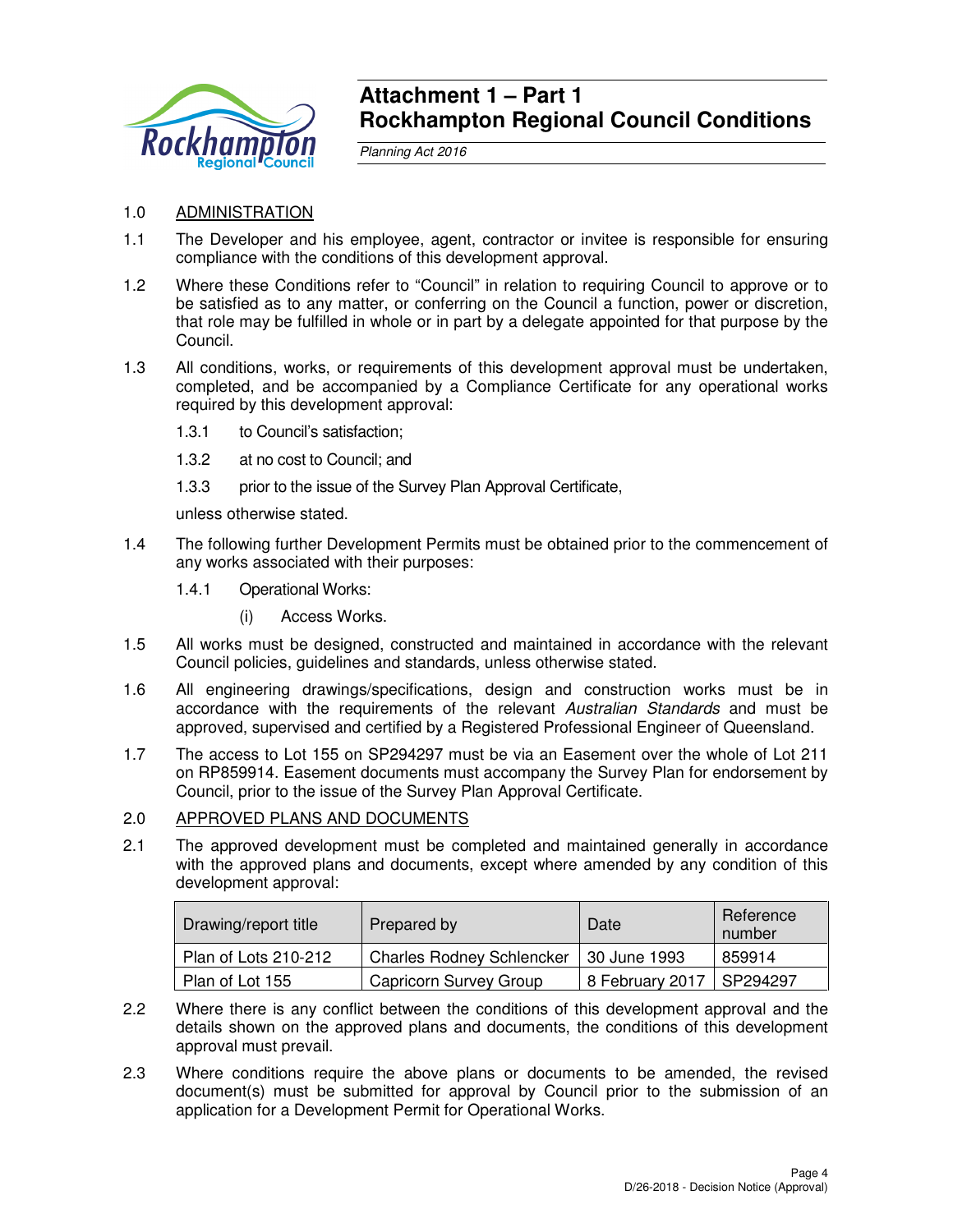## 3.0 ACCESS WORKS

- 3.1 A Development Permit for Operational Works (access works) must be obtained prior to the commencement of any access works required by this development approval.
- 3.2 The existing access for Lot 155 must be upgraded to comply with the requirements of the Capricorn Municipal Development Guidelines. The access must be constructed from the end of Blue Gum Terrace to the eastern boundary of Lot 155.
- 3.3 An Erosion Control and Stormwater Control Management Plan in accordance with the Capricorn Municipal Design Guidelines, must be implemented, monitored and maintained for the duration of the works, and until all exposed soil areas are permanently stabilised (for example, turfed, hydromulched, concreted, landscaped). The plan must be available on-site for inspection by Council Officers whilst all works are being carried out.

## 4.0 OPERATING PROCEDURES

4.1 All construction materials, waste, waste skips, machinery and contractors' vehicles must be located and stored or parked within the development site. Storage of materials, or parking of construction machinery or contractors' vehicles must not occur within Blue Gum Terrace.

## ADVISORY NOTES

## NOTE 1. Aboriginal Cultural Heritage

It is advised that under section 23 of the Aboriginal Cultural Heritage Act 2003, a person who carries out an activity must take all reasonable and practicable measures to ensure the activity does not harm Aboriginal cultural heritage (the "cultural heritage duty of care"). Maximum penalties for breaching the duty of care are listed in the Aboriginal cultural heritage legislation. The information on Aboriginal cultural heritage is available on the Department of Aboriginal and Torres Strait Islander and Multicultural Affairs website www.datsima.qld.gov.au.

## NOTE 2. General Environmental Duty

General environmental duty under the *Environmental Protection Act 1994* prohibits unlawful environmental nuisance caused by noise, aerosols, particles, dust, ash, fumes, light, odour or smoke beyond the boundaries of the development site during all stages of the development including earthworks, construction and operation.

#### NOTE 3. General Safety Of Public During Construction

The Work Health and Safety Act 2011 and Manual of Uniform Traffic Control Devices must be complied with in carrying out any construction works, and to ensure safe traffic control and safe public access in respect of works being constructed on a road.

## NOTE 4. Works in Road Reserve Permit

It is advised that a Works in Road Reserve Permit (including a fee for the vehicle crossover and compliant with Standard Capricorn Municipal Development Guidelines, Standard Drawings) may be accepted in place of the application for a Development Permit for Operational Works (access works).

## NOTE 5. Clearing within Road Reserve

An approval for a Tree Clearing Permit, issued by the Department of Environment and Heritage Protection in addition to the Operational Works (road works) permit, will be required when constructing the new proposed access.

It is a requirement under the Nature Conservation Act 1992 that an approved Tree Clearing Permit is obtained from the Department of Environment and Heritage Protection, prior to any tree clearing activities that are to occur within a road reserve that is under Council control.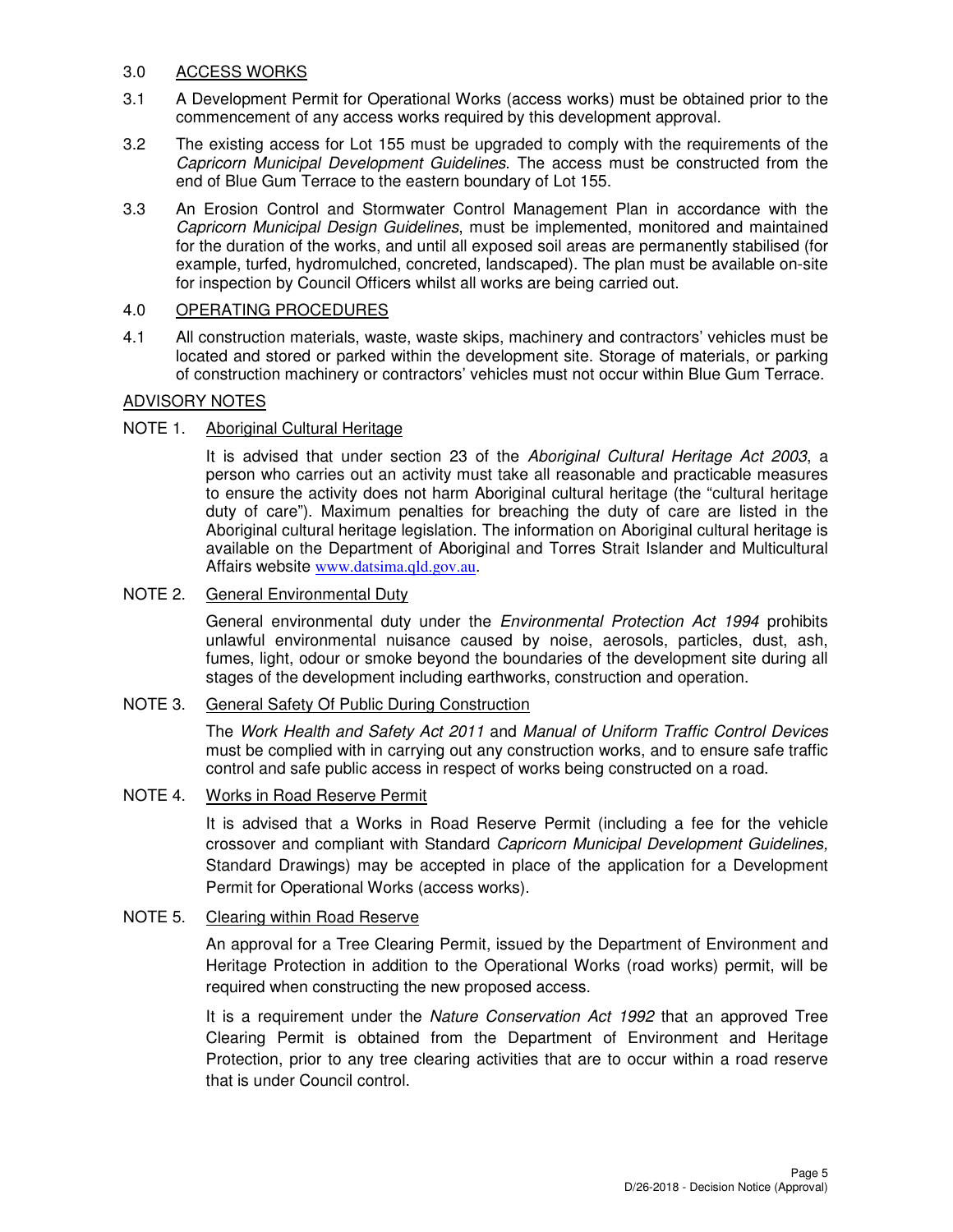

# **Attachment 2 - Appeal Rights**

PLANNING ACT 2016

The following is an extract from the Planning Act 2016 (Chapter 6)

#### **Appeal rights**

#### **229 Appeals to tribunal or P&E Court**

- (1) Schedule 1 states—
	- (a) matters that may be appealed to— (i) either a tribunal or the P&E Court; or (ii) only a tribunal; or (iii) only the P&E Court; and
	- (b) the person—
		- (i) who may appeal a matter (the **appellant**); and
		- (ii) who is a respondent in an appeal of the matter; and (iii) who is a co-respondent in an appeal of the matter; and
		- (iv) who may elect to be a co-respondent in an appeal of the matter.
- (2) An appellant may start an appeal within the appeal period.
- (3) The **appeal period** is—
	- (a) for an appeal by a building advisory agency—10 business days after a decision notice for the decision is given to the agency or
	- (b) for an appeal against a deemed refusal—at any time after the deemed refusal happens; or
	- (c) for an appeal against a decision of the Minister, under chapter 7, part 4, to register premises or to renew the registration of premises—20 business days after a notice is published under section 269(3)(a) or (4); or
	- (d) for an appeal against an infrastructure charges notice— 20 business days after the infrastructure charges notice is given to the person; or
	- (e) for an appeal about a deemed approval of a development application for which a decision notice has not been given—30 business days after the applicant gives the deemed approval notice to the assessment manager; or
	- (f) for any other appeal—20 business days after a notice of the decision for the matter, including an enforcement notice, is given to the person.
	- Note—

See the P&E Court Act for the court's power to extend the appeal period.

- (4) Each respondent and co-respondent for an appeal may be heard in the appeal.
- (5) If an appeal is only about a referral agency's response, the assessment manager may apply to the tribunal or P&E Court to withdraw from the appeal.
- (6) To remove any doubt, it is declared that an appeal against an infrastructure charges notice must not be about—
	- (a) the adopted charge itself; or
	- (b) for a decision about an offset or refund—
		- (i) the establishment cost of trunk infrastructure identified in a LGIP; or
		- (ii) the cost of infrastructure decided using the method
- included in the local government's charges resolution. **230 Notice of appeal**
- (1) An appellant starts an appeal by lodging, with the registrar of the tribunal or P&E Court, a notice of appeal that—
	- (a) is in the approved form; and
	- (b) succinctly states the grounds of the appeal.
- (2) The notice of appeal must be accompanied by the required fee.
- (3) The appellant or, for an appeal to a tribunal, the registrar must, within the service period, give a copy of the notice of appeal to—
- (a) the respondent for the appeal; and
- (b) each co-respondent for the appeal; and
- (c) for an appeal about a development application under schedule 1, table 1, item 1—each principal submitter for the development application; and
- (d) for an appeal about a change application under schedule 1, table 1, item 2—each principal submitter for the change application; and
- (e) each person who may elect to become a co-respondent for the appeal, other than an eligible submitter who is not a principal submitter in an appeal under paragraph  $(c)$  or  $(d)$ ; and
- (f) for an appeal to the P&E Court—the chief executive; and
- (g) for an appeal to a tribunal under another Act—any other person who the registrar considers appropriate.
- (4) The **service period** is—
	- (a) if a submitter or advice agency started the appeal in the P&E Court—2 business days after the appeal is started; or
	- (b) otherwise—10 business days after the appeal is started.
- (5) A notice of appeal given to a person who may elect to be a co-respondent must state the effect of subsection
- (6) A person elects to be a co-respondent by filing a notice of election, in the approved form, within 10 business days after the notice of appeal is given to the person*.*
- **231 Other appeals**
- (1) Subject to this chapter, schedule 1 and the P&E Court Act, unless the Supreme Court decides a decision or other matter under this Act is affected by jurisdictional error, the decision or matter is non-appealable.
- (2) The Judicial Review Act 1991, part 5 applies to the decision or matter to the extent it is affected by jurisdictional error.
- (3) A person who, but for subsection (1) could have made an application under the Judicial Review Act 1991 in relation to the decision or matter, may apply under part 4 of that Act for a statement of reasons in relation to the decision or matter.
- (4) In this section— **decision** includes—
	- (a) conduct engaged in for the purpose of making a decision; and
	- (b) other conduct that relates to the making of a decision; and
	- (c) the making of a decision or the failure to make a decision; and
	- (d) a purported decision; and
	- (e) a deemed refusal.

**non-appealable**, for a decision or matter, means the decision or matter—

- (a) is final and conclusive; and
- (b) may not be challenged, appealed against, reviewed, quashed, set aside or called into question in any other way under the Judicial Review Act 1991 or otherwise, whether by the Supreme Court, another court, a tribunal or another entity; and
- (c) is not subject to any declaratory, injunctive or other order of the Supreme Court, another court, a tribunal or another entity on any ground.

#### **232 Rules of the P&E Court**

- (1) A person who is appealing to the P&E Court must comply with the rules of the court that apply to the appeal.
- (2) However, the P&E Court may hear and decide an appeal even if the person has not complied with rules of the P&E Court.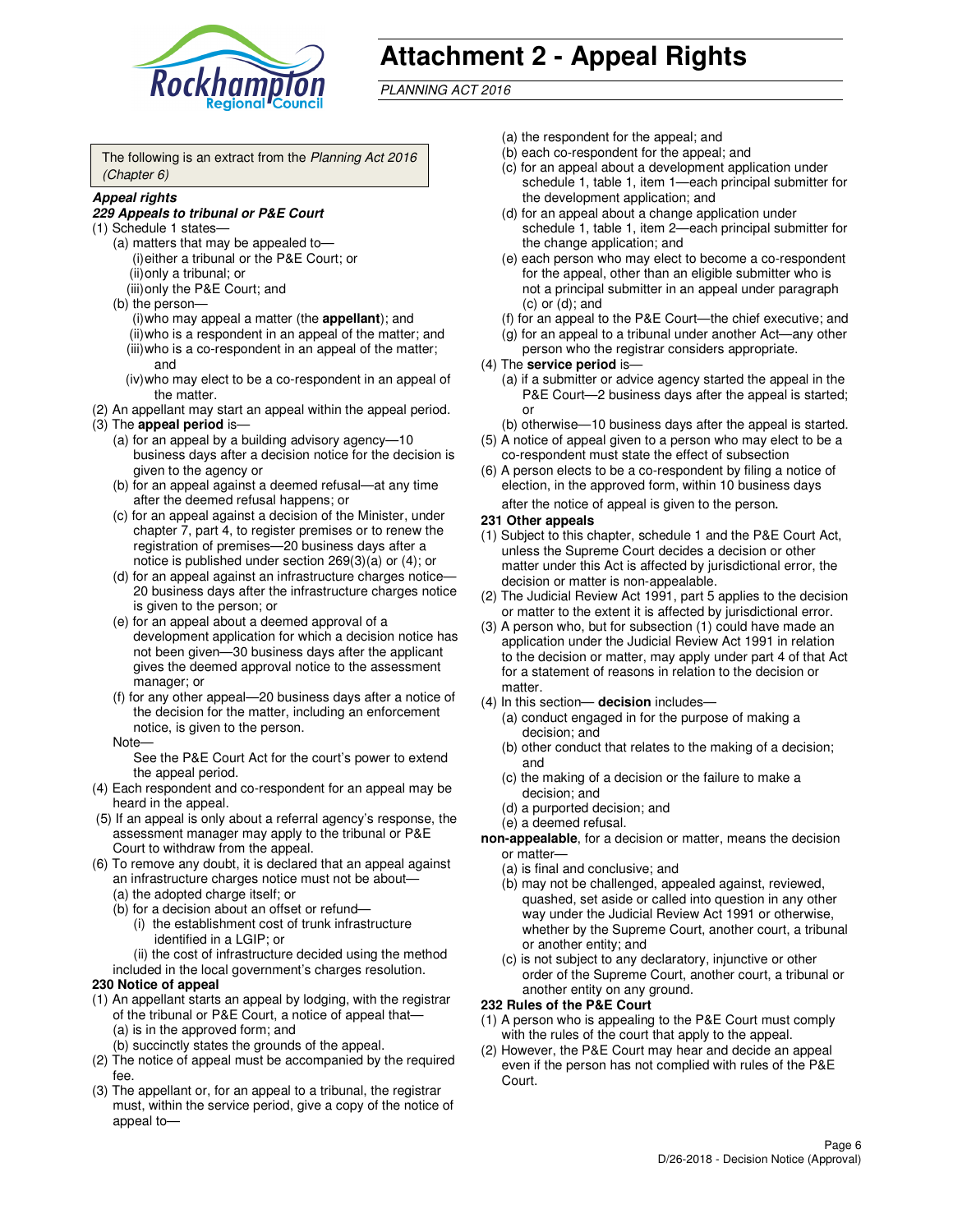

## **Appeal Rights**

PLANNING ACT 2016

## **Schedule 1**

## **Appeals section 229**

#### **1 Appeal rights and parties to appeals**

- (1) Table 1 states the matters that may be appealed to—(a) the P&E court; or (b) a tribunal.
- (2) However, table 1 applies to a tribunal only if the matter involves—
	- (a) the refusal, or deemed refusal of a development application, for—
	- (i) a material change of use for a classified building; or
	- (ii) operational work associated with building work, a retaining wall, or a tennis court; or
	- (b) a provision of a development approval for—
	- (i) a material change of use for a classified building; or
- (ii) operational work associated with building work, a retaining wall, or a tennis court; or
	- (c) if a development permit was applied for—the decision to give a preliminary approval for—
		- (i) a material change of use for a classified building; or
		- (ii) operational work associated with building work, a retaining wall, or a tennis court; or
	- (d) a development condition if—
		- (i) the development approval is only for a material change of use that involves the use of a building classified under the Building Code as a class 2 building; and
		- (ii) the building is, or is proposed to be, not more than 3 storeys; and
		- (iii) the proposed development is for not more than 60 sole-occupancy units; or
	- (e) a decision for, or a deemed refusal of, an extension application for a development approval that is only for a material change of use of a classified building; or
	- (f) a decision for, or a deemed refusal of, a change application for a development approval that is only for a material change of use of a classified building; or
	- (g) a matter under this Act, to the extent the matter relates to—
		- (i) the Building Act, other than a matter under that Act that may or must be decided by the Queensland Building and Construction Commission; or
		- (ii) the Plumbing and Drainage Act, part 4 or 5; or
	- (h) a decision to give an enforcement notice in relation to a matter under paragraphs (a) to (g); or
	- (i) a decision to give an infrastructure charges notice; or
	- (j) the refusal, or deemed refusal, of a conversion application; or
	- (k) a matter that, under another Act, may be appealed to the tribunal; or
	- (l) a matter prescribed by regulation.
- (3) Also, table 1 does not apply to a tribunal if the matter
	- involves—
	- (a) for a matter in subsection  $(2)(a)$  to  $(d)$ 
		- (i) a development approval for which the development application required impact assessment; and
		- (ii) a development approval in relation to which the assessment manager received a properly made submission for the development application; or
	- (b) a provision of a development approval about the identification or inclusion, under a variation approval, of a matter for the development.
- (4) Table 2 states the matters that may be appealed only to the P&E Court.
- (5) Table 3 states the matters that may be appealed only to the tribunal.
- (6) In each table—
	- (a) column 1 states the appellant in the appeal; and
	- (b) column 2 states the respondent in the appeal; and
	- (c) column 3 states the co-respondent (if any) in the appeal; and
	- (d) column 4 states the co-respondents by election (if any) in the appeal.
- $(7)$  If the chief executive receives a notice of appeal under section  $230(3)(f)$ , the chief executive may elect to be a corespondent in the appeal.

| Table 1<br>Appeals to the P&E Court and, for certain matters, to a tribunal                                      |                                                                                                                                |                                                                                          |                                                       |  |
|------------------------------------------------------------------------------------------------------------------|--------------------------------------------------------------------------------------------------------------------------------|------------------------------------------------------------------------------------------|-------------------------------------------------------|--|
| 1. Development applications<br>An appeal may be made against-<br>(c) a provision of the development approval; or | (a) the refusal of all or part of the development application; or<br>(b) the deemed refusal of the development application; or | (d) if a development permit was applied for—the decision to give a preliminary approval. |                                                       |  |
| Column 1                                                                                                         | Column 2                                                                                                                       | Column 3                                                                                 | Column 4                                              |  |
| Appellant                                                                                                        | Respondent                                                                                                                     | Co-respondent                                                                            | Co-respondent by election                             |  |
| (if any)<br>$($ if any $)$                                                                                       |                                                                                                                                |                                                                                          |                                                       |  |
| The applicant                                                                                                    | The assessment<br>manager                                                                                                      | If the appeal is about<br>a concurrence                                                  | 1 A concurrence agency that is<br>not a co-respondent |  |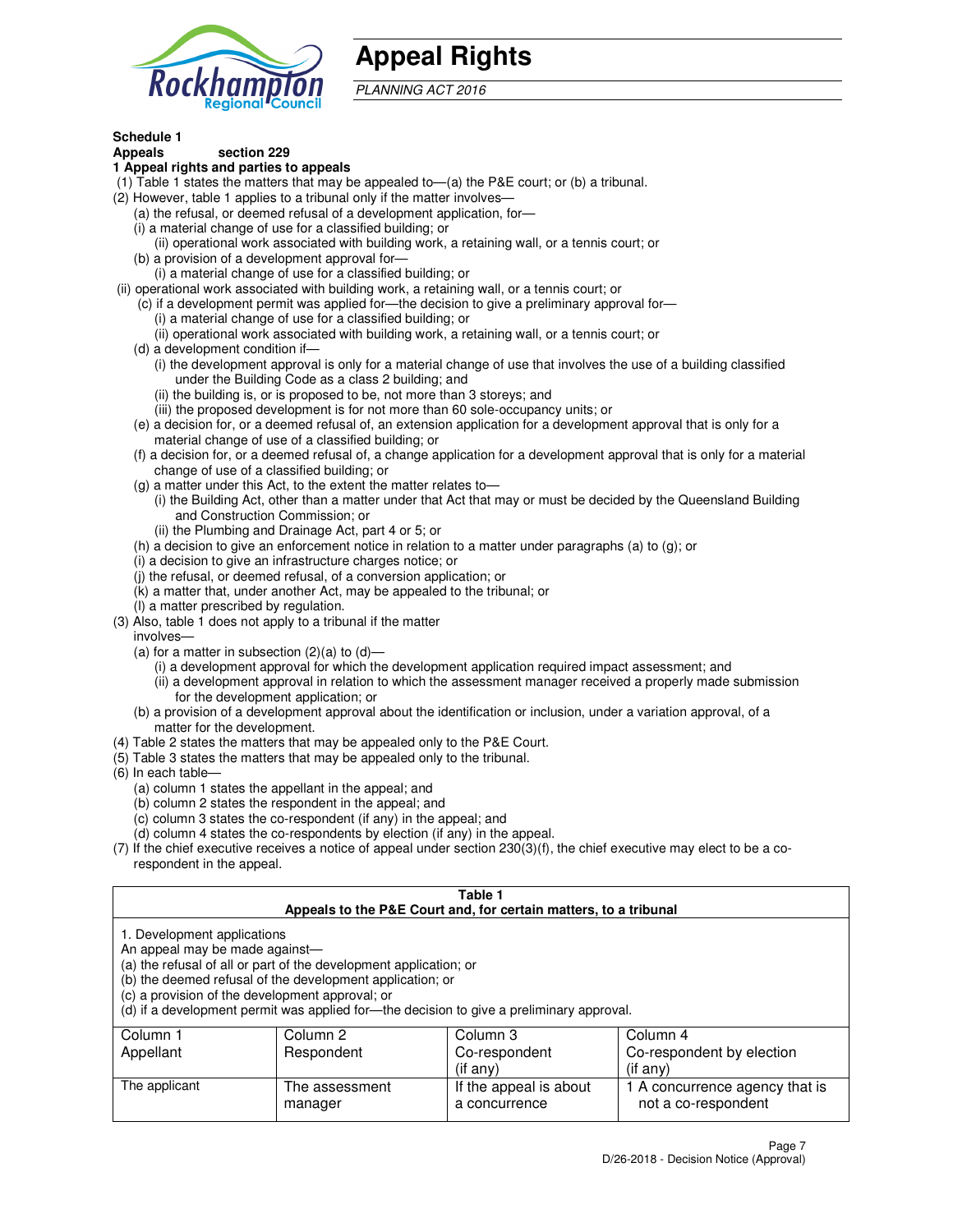| Table 1<br>Appeals to the P&E Court and, for certain matters, to a tribunal                                                                                                                             |                                                                                                                               |                                                                 |                                                                                                                                                                                                                                                                                                                                                 |  |
|---------------------------------------------------------------------------------------------------------------------------------------------------------------------------------------------------------|-------------------------------------------------------------------------------------------------------------------------------|-----------------------------------------------------------------|-------------------------------------------------------------------------------------------------------------------------------------------------------------------------------------------------------------------------------------------------------------------------------------------------------------------------------------------------|--|
|                                                                                                                                                                                                         |                                                                                                                               | agency's referral<br>response-the<br>concurrence agency         | 2 If a chosen Assessment<br>manager is the respondent-<br>the prescribed assessment<br>manager<br>3 Any eligible advice agency for<br>the application<br>4 Any eligible submitter for the<br>application                                                                                                                                        |  |
| 2. Change applications<br>An appeal may be made against-<br>(b) a deemed refusal of a change application.                                                                                               |                                                                                                                               |                                                                 | (a) a responsible entity's decision for a change application, other than a decision made by the P&E court; or                                                                                                                                                                                                                                   |  |
| Column 1<br>Appellant                                                                                                                                                                                   | Column <sub>2</sub><br>Respondent                                                                                             | Column <sub>3</sub><br>Co-respondent<br>(if any)                | Column 4<br>Co-respondent by election<br>(if any)                                                                                                                                                                                                                                                                                               |  |
| 1 The applicant<br>2 If the responsible<br>entity is the<br>assessment<br>manager-an<br>affected entity that<br>gave a pre-request<br>notice or response<br>notice                                      | The responsible<br>entity                                                                                                     | If an affected entity<br>starts the appeal-the<br>applicant     | 1 A concurrence agency for the<br>development application<br>2 If a chosen assessment<br>manager is the respondent-<br>the prescribed assessment<br>manager<br>3 A private certifier for the<br>development application<br>4 Any eligible advice agency for<br>the change application<br>5 Any eligible submitter for the<br>change application |  |
| 3. Extension applications<br>An appeal may be made against-                                                                                                                                             | (a) the assessment manager's decision about an extension application; or<br>(b) a deemed refusal of an extension application. |                                                                 |                                                                                                                                                                                                                                                                                                                                                 |  |
| Column 1<br>Appellant                                                                                                                                                                                   | Column <sub>2</sub><br>Respondent                                                                                             | Column 3<br>Co-respondent<br>(if any)                           | Column 4<br>Co-respondent by election<br>(if any)                                                                                                                                                                                                                                                                                               |  |
| 1 The applicant<br>1<br>For a matter other<br>2<br>than a deemed<br>refusal of an<br>extension<br>application $-$ a<br>concurrence<br>agency, other than<br>the chief executive,<br>for the application | The assessment<br>manager                                                                                                     | If a concurrence<br>agency starts the<br>appeal - the applicant | If a chosen assessment<br>manager is the respondent $-$ the<br>prescribed assessment manager                                                                                                                                                                                                                                                    |  |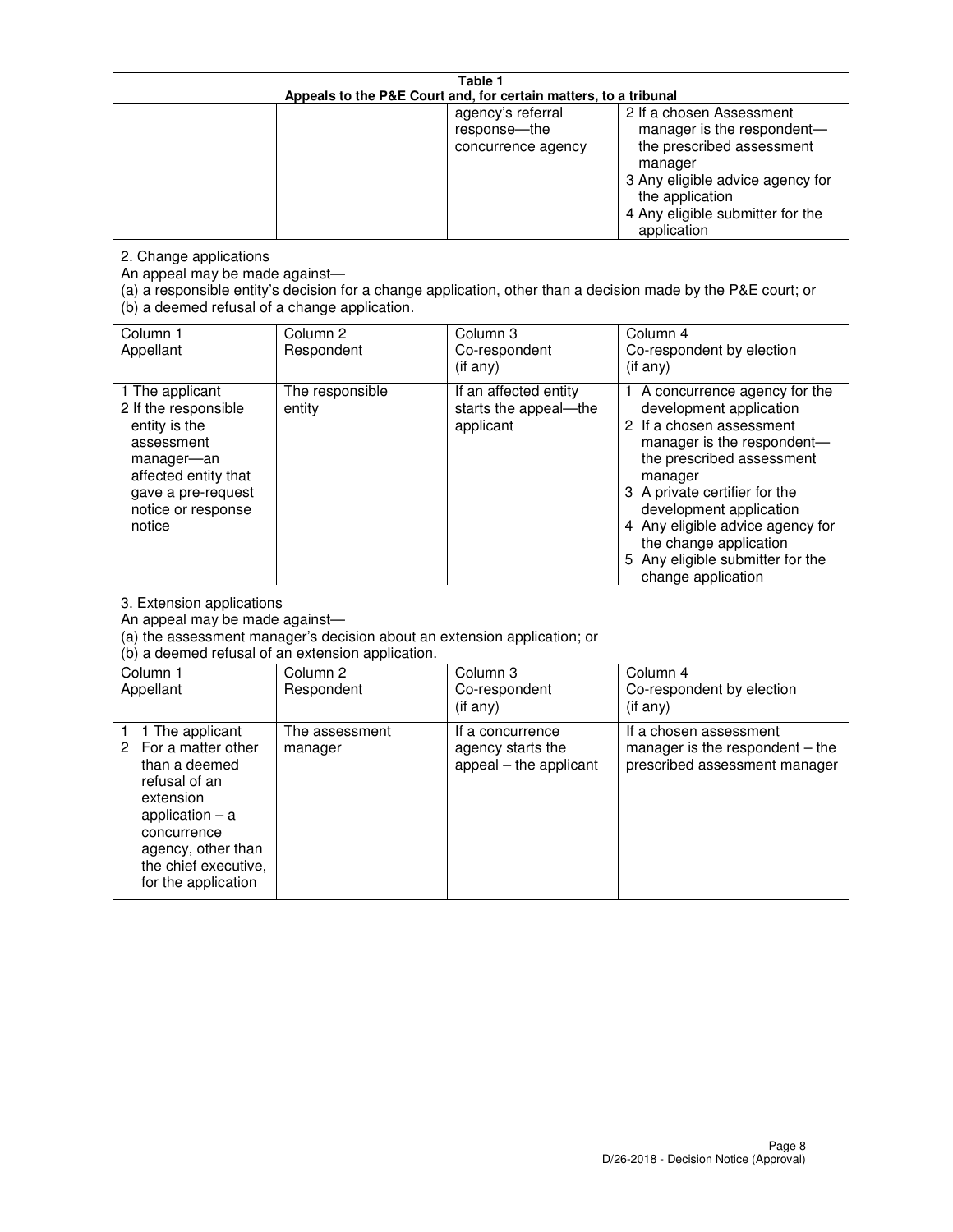#### **Table 1 Appeals to the P&E Court and, for certain matters, to a tribunal**

4. Infrastructure charges notices

An appeal may be made against an infrastructure charges notice on 1 or more of the following grounds

- a) The notice involved an error relating to
	- (i) The application of the relevant adopted charge; or
- Examples of errors in applying an adopted charge
	- The incorrect application of gross floor area for a non-residential development
	- Applying an incorrect 'use category', under a regulation, to the development
		- (i) The working out of extra demands, for section 120; or
		- (ii) An offset or refund; or
- b) The was no decision about an offset or refund; or
- c) If the infrastructure charges notice states a refund will be given the timing for giving the refund; or
- d) The amount of the charge is so unreasonable that no reasonable relevant local government could have imposed the amount.

| Column 1<br>Appellant                                    | Column 2<br>Respondent                                                    | Column 3<br>Co-respondent<br>$($ if any $)$ | Column 4<br>Co-respondent by election<br>$($ if any $)$ |
|----------------------------------------------------------|---------------------------------------------------------------------------|---------------------------------------------|---------------------------------------------------------|
| The person given the<br>Infrastructure charges<br>notice | The local government<br>that gave the<br>infrastructure charges<br>notice |                                             |                                                         |

5. Conversion applications

An appeal may be made against—

(a) the refusal of a conversion application; or

(b) a deemed refusal of a conversion application.

| Column 1<br>Appellant | Column 2<br>Respondent                                                  | Column 3<br>Co-respondent<br>$($ if any $)$ | Column 4<br>Co-respondent by election<br>$($ if any $)$ |
|-----------------------|-------------------------------------------------------------------------|---------------------------------------------|---------------------------------------------------------|
| The applicant         | The local government<br>to which the conversion<br>application was made |                                             |                                                         |

6. Enforcement notices

An appeal may be made against the decision to give an enforcement notice.

| Column 1<br>Appellant                      | Column 2<br>Respondent       | Column 3<br>Co-respondent<br>$($ if any $)$ | Column 4<br>Co-respondent by election<br>(if any)                                                                                                                          |
|--------------------------------------------|------------------------------|---------------------------------------------|----------------------------------------------------------------------------------------------------------------------------------------------------------------------------|
| The person given the<br>enforcement notice | The enforcement<br>authority |                                             | If the enforcement authority is<br>not the local government for<br>the premises in relation to which<br>the offence is alleged to have<br>happened-the local<br>government |

#### **Table 2 Appeals to the P&E Court only**

1. Appeals from tribunal

An appeal may be made against a decision of a tribunal, other than a decision under

section 252, on the ground of—

(a) an error or mistake in law on the part of the tribunal; or

(b) jurisdictional error.

| Column 1<br>Appellant                             | Column 2<br>Respondent                                    | Column 3<br>Co-respondent<br>(if any) | Column 4<br>Co-respondent by election<br>(if any) |
|---------------------------------------------------|-----------------------------------------------------------|---------------------------------------|---------------------------------------------------|
| A party to the<br>proceedings for the<br>decision | The other party to the<br>proceedings for the<br>decision | -                                     |                                                   |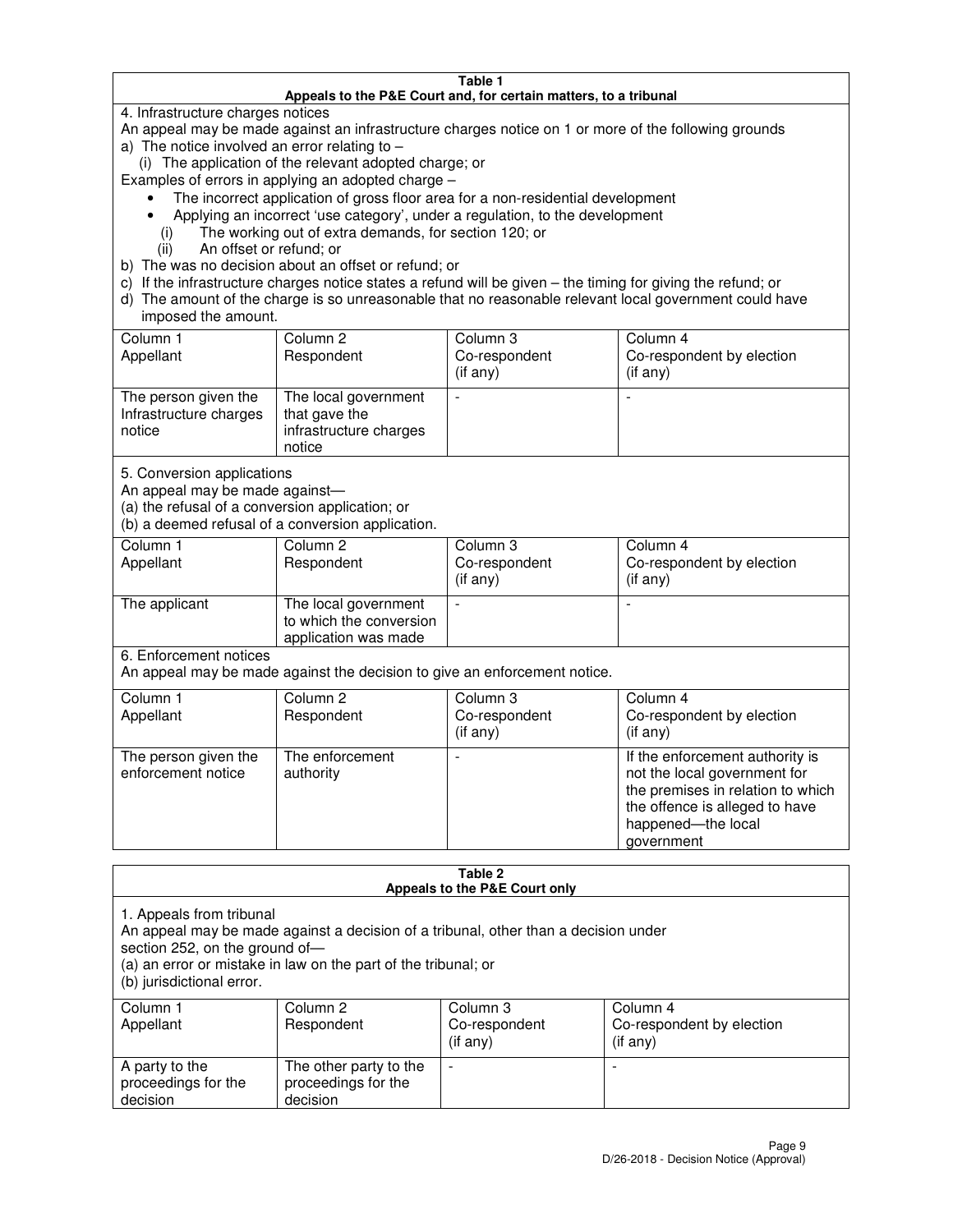#### **Table 2 Appeals to the P&E Court only**

2. Eligible submitter appeals

An appeal may be made against the decision to give a development approval, or an approval for a change application, to the extent that the decision relates to—

(a) any part of the development application for the development approval that required impact assessment; or (b) a variation request.

| Column 1<br>Appellant                                                                                                                                                                                                                                                                                                                                                                                              | Column <sub>2</sub><br>Respondent                                                                                          | Column 3<br>Co-respondent<br>(i f any)                                                                                   | Column 4<br>Co-respondent by election<br>(i f any)   |  |
|--------------------------------------------------------------------------------------------------------------------------------------------------------------------------------------------------------------------------------------------------------------------------------------------------------------------------------------------------------------------------------------------------------------------|----------------------------------------------------------------------------------------------------------------------------|--------------------------------------------------------------------------------------------------------------------------|------------------------------------------------------|--|
| 1 For a development<br>application-an<br>eligible submitter for<br>the development<br>application<br>2 For a change<br>application-an<br>eligible submitter for<br>the change<br>application                                                                                                                                                                                                                       | 1 For a development<br>application-the<br>assessment<br>manager<br>2 For a change<br>application-the<br>responsible entity | 1 The applicant<br>2 If the appeal is<br>about a concurrence<br>agency's referral<br>response--the<br>concurrence agency | Another eligible<br>submitter for the<br>application |  |
| 3. Eligible submitter and eligible advice agency appeals<br>An appeal may be made against a provision of a development approval, or failure to<br>include a provision in the development approval, to the extent the matter relates to-<br>(a) any part of the development application or the change application, for the development approval, that<br>required impact assessment; or<br>(b) a variation request. |                                                                                                                            |                                                                                                                          |                                                      |  |
| Column 1<br>Appellant                                                                                                                                                                                                                                                                                                                                                                                              | Column <sub>2</sub><br>Respondent                                                                                          | Column 3<br>Co-respondent                                                                                                | Column 4<br>Co-respondent by election                |  |
|                                                                                                                                                                                                                                                                                                                                                                                                                    |                                                                                                                            | $($ if any $)$                                                                                                           | $($ if any $)$                                       |  |

| npponant                                                                                                                                                                                                                                                                                      | <b>I</b> IGSPOHUGHT                                                                                                        | <b>OUTGSPUNGTIL</b><br>(if any)                                                                                         | OUTCSPONDENT Dy CICCIION<br>$(i$ f any)           |  |
|-----------------------------------------------------------------------------------------------------------------------------------------------------------------------------------------------------------------------------------------------------------------------------------------------|----------------------------------------------------------------------------------------------------------------------------|-------------------------------------------------------------------------------------------------------------------------|---------------------------------------------------|--|
| 1 For a development<br>application-an<br>eligible submitter for<br>the development<br>application<br>2 For a change<br>application-an<br>eligible submitter for<br>the change<br>application<br>3 An eligible advice<br>agency for the<br>development<br>application or<br>change application | 1 For a development<br>application-the<br>assessment<br>manager<br>2 For a change<br>application-the<br>responsible entity | 1 The applicant<br>2 If the appeal is<br>about a concurrence<br>agency's referral<br>response—the<br>concurrence agency | Another eligible submitter for the<br>application |  |
| 4. Compensation claims<br>An appeal may be made against-<br>(a) a decision under section 32 about a compensation claim; or                                                                                                                                                                    |                                                                                                                            |                                                                                                                         |                                                   |  |

(b) a decision under section 265 about a claim for compensation; or

 $\overrightarrow{c}$  (c) a deemed refusal of a claim under paragraph (a) or (b).

| Column 1<br>Appellant                      | Column 2<br>Respondent                                 | Column 3<br>Co-respondent<br>$($ if any $)$ | Column 4<br>Co-respondent by election<br>$($ if any $)$ |
|--------------------------------------------|--------------------------------------------------------|---------------------------------------------|---------------------------------------------------------|
| A person dissatisfied<br>with the decision | The local<br>government to which<br>the claim was made |                                             |                                                         |
| 5. Registered premises                     |                                                        |                                             |                                                         |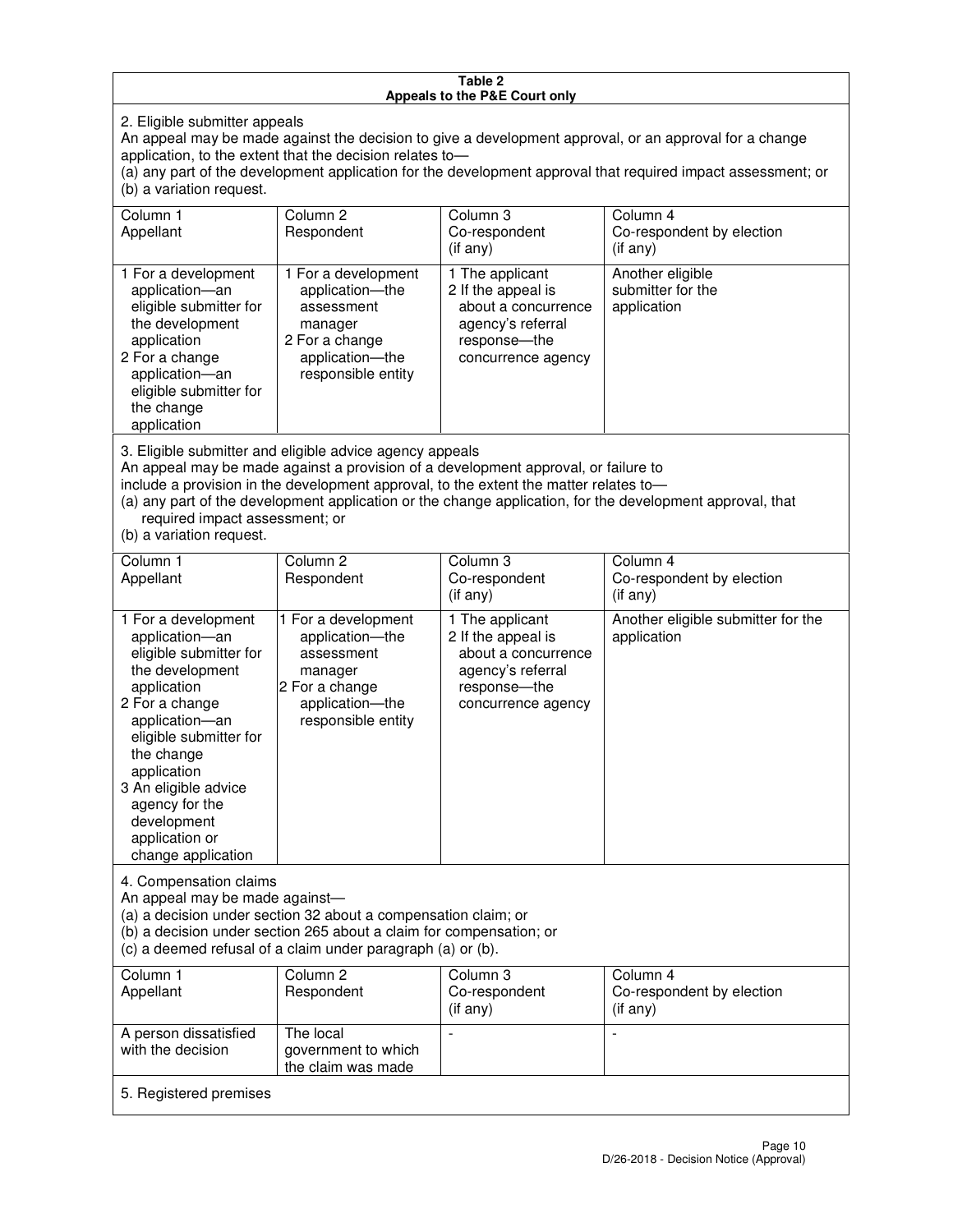| Table 2                                                                                                                                                                                                                                                                                                              |                                   |                                         |                                                                                                                                                                             |  |
|----------------------------------------------------------------------------------------------------------------------------------------------------------------------------------------------------------------------------------------------------------------------------------------------------------------------|-----------------------------------|-----------------------------------------|-----------------------------------------------------------------------------------------------------------------------------------------------------------------------------|--|
| Appeals to the P&E Court only<br>An appeal may be made against a decision of the Minister under chapter 7, part 4.                                                                                                                                                                                                   |                                   |                                         |                                                                                                                                                                             |  |
| Column 1                                                                                                                                                                                                                                                                                                             | Column <sub>2</sub>               | Column <sub>3</sub>                     | Column 4                                                                                                                                                                    |  |
| Appellant                                                                                                                                                                                                                                                                                                            | Respondent                        | Co-respondent<br>(if any)               | Co-respondent by election<br>(if any)                                                                                                                                       |  |
| 1 A person given a<br>decision notice about<br>the decision<br>2 If the decision is to<br>register premises or<br>renew the<br>registration of<br>premises-an owner<br>or occupier of<br>premises in the<br>affected area for the<br>registered premises<br>who is dissatisfied<br>with the decision                 | <b>The Minister</b>               | ÷,                                      | If an owner or occupier starts the<br>appeal – the owner of the<br>registered premises                                                                                      |  |
| 6. Local laws<br>An appeal may be made against a decision of a local government, or conditions applied,<br>under a local law about-<br>(a) the use of premises, other than a use that is the natural and ordinary consequence of prohibited<br>development; or<br>(b) the erection of a building or other structure. |                                   |                                         |                                                                                                                                                                             |  |
| Column 1<br>Appellant                                                                                                                                                                                                                                                                                                | Column 2<br>Respondent            | Column 3<br>Co-respondent<br>(if any)   | Column 4<br>Co-respondent by election<br>(if any)                                                                                                                           |  |
| A person who-<br>(a) applied for the<br>decision; and<br>(b) is dissatisfied with<br>the decision or<br>conditions.                                                                                                                                                                                                  | The local government              |                                         |                                                                                                                                                                             |  |
|                                                                                                                                                                                                                                                                                                                      |                                   | Table 3<br>Appeals to the tribunal only |                                                                                                                                                                             |  |
| 1. Building advisory agency appeals<br>An appeal may be made against giving a development approval for building work to the extent the building<br>work required code assessment against the building assessment provisions.                                                                                         |                                   |                                         |                                                                                                                                                                             |  |
| Column 1<br>Appellant                                                                                                                                                                                                                                                                                                | Column <sub>2</sub><br>Respondent | Column 3<br>Co-respondent<br>(if any)   | Column 4<br>Co-respondent by election<br>(if any)                                                                                                                           |  |
| A building advisory<br>agency for the<br>development application<br>related to the approval                                                                                                                                                                                                                          | The assessment<br>manager         | The applicant                           | 1 A concurrence agency for the<br>development application<br>related to the approval<br>2 A private certifier for the<br>development application<br>related to the approval |  |
| 3. Certain decisions under the Building Act and the Plumbing and Drainage Act<br>An appeal may be made against a decision under-<br>(a) the Building Act, other than a decision made by the Queensland Building and Construction Commission; or<br>(b) the Plumbing and Drainage Act, part 4 or 5.                   |                                   |                                         |                                                                                                                                                                             |  |
| Column 1<br>Appellant                                                                                                                                                                                                                                                                                                | Column <sub>2</sub><br>Respondent | Column 3<br>Co-respondent<br>(if any)   | Column 4<br>Co-respondent by election<br>(if any)                                                                                                                           |  |